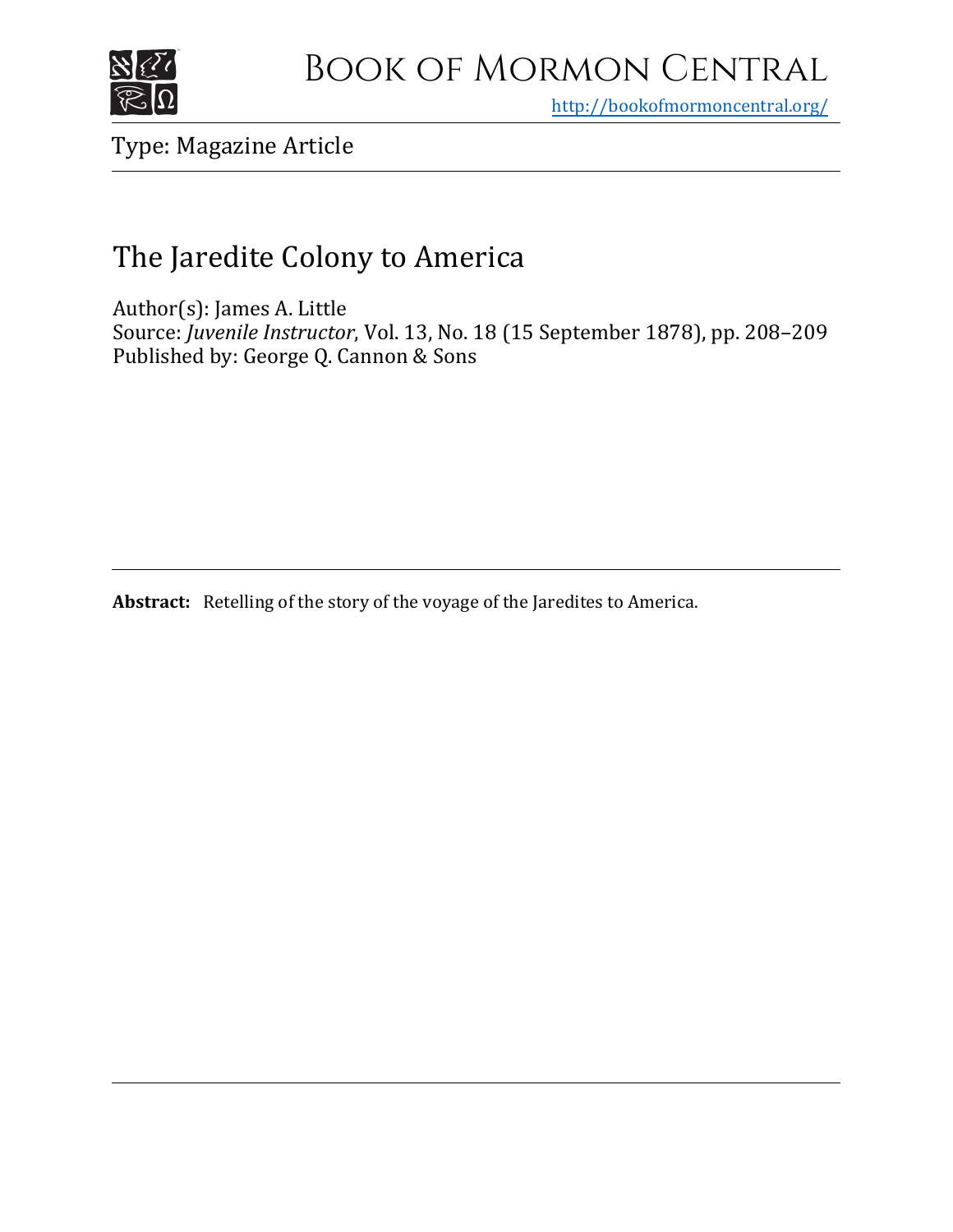## 508 JUVENILE INSTRUCTOR.

heart beats, or this hand which now writes, is able to draw and wield a sword, you may depend on it being at your service in the glorious cause of Liberty and Truth." Would you think, children, that the man who wrote those words would, in less than eighteen months, be forming plots to kill the man to whom he wrote them? Yet so it was. Wilson Law was a dishonest, wicked man, and he and his brother William, who was one of Joseph's counselors, were very corrupt. They both apostatized, and became two of Joseph's most bittei enemies. They entered into league with the mob, and did more, probably, than any other two men to bring about the murder of Joseph. *( To be Continued.)*

# THE LENT HALF DOLLAR.

W HEN Charles Gleason was about ton years old, a bright half dollar was given him hv his grandfather, to buy auything he pleased for a New Year's present. The hoy's mother that morning taught him the ver-e: "He that hath pity on the poor, leudeth to the Lord, and that which he hath given will lie repay him again." The words were running in the boy's mind, on his way to the store to purchase a toy which he had seen in the window ofthe shop, the previous day. Just before Charlie reached the store, he met a poor woman, who had sometimes done washing for his mother, and she seemed to he in great distress.

"What is the matter, Hannah?" said this kind-hearted child. "0, master Charlie, I have got to he turned into the street

this cold morning, and my little Bill is so sick, too!

"Turned into the street-you and Bill! for what?"

"Because I cannot raise my weekly rent. <sup>T</sup> have just been to see my landlord, and he says ir is three days overdue, and he will not wait another day. There go the men to put my bed and stove, and a few other things, upon the sidewalk. Oh! what shall I do?

"How much is your rent, Hannah?" asked the boy with <sup>a</sup> choking voice.

It is half <sup>a</sup> dollar," said the woman "It will kill Bill to put him out in this cold—and sure I will die with him."

"No you will not! No you shall not!" said the tenderhearted child; and feeling in his pocket, brought forth his treasured half dollar and placed it qnicklv in her hands. Seeing she hesitated to keep it. notwithstanding her great need, Charlie told her it was all his own, to spend as he pleased, and that he would rather give it to her than have the nicest toy in the store. Then walked away swiftly from the shop windows, which were all full ol tempting Now Year's presents, he went bravely home to his mother, sure of her approbation.

The fir-t person he met was his grandfather. He had observed Charlie godown the street, and waited for his return, to see what he had bought. So his first salutation was:

Well, child, what have you done with your money?"

Now Charlie's grandfather was not a religious man; and the boy knew that though he sometimes gave his money to his relations, he seldom or never bestowed it upon the poor, so he rather disliked to tell him what he had done with his money; but while he hesitated, the verse which he had that morning learned came into his mind, and helped him to answer. Looking pleasantly into his grandfather's face, he said—

"<sup>I</sup> have lent it, sir!"

"Lent your half dollar? Foolish boy! You will never get it again, I know."

"0 yes <sup>1</sup> shall, grandpa, tor <sup>I</sup> have got <sup>a</sup> promise to pay."

"You mean <sup>a</sup> note, I suppose; but it is not worth <sup>a</sup> eent."

"0 yes, grandpa, it is perfect!}' good. <sup>I</sup> am sure about it, for it is in the Bible."

"You mean you haveputit there for safe keeping, eh? Let me see it. "

Charlie brought the book and showed him the verse: "He that hath pity on the poorlendeth to the Lord, and that which he hath given will He pay him again."

"So you gave your money to a poor scamp? Well, you will never see it again. Who has got it, pray?"

"I gave it to Hannah Green, sir;" and Charlie told him the sad story.

"Oh fudge!" said his grandfather; "vou cannot pay poor folks'rent. It is all nonsense. And now you have lost your New Year's present—or will, if I do not make it up to you. Here," he added, as he threw him another half dollar, "seeing your money is gone where you will never see it again, I must give you some more, I suppose."

"Oh, thank you!" said Charlie, heartily. "I knew the Lord would pay me again, grandpa, because the Bible saysso, but I did not expect to get it so soon."

"That boy is too much for me," said the old gentleman, as he walked quickly away.

#### THE JAREDITE COLONY TO AMERIOA.

### BY J. A. LITTLE.

fTHE Jaredites were the pioneer settlers of the Ameriean continent after the flood. According to generally received chronology, they left the Tower of Babel at the eonfusion of tongues, of which a short account is given in the 11th chapter of Genesis.

The Tower of Babel was in Western Asia, near the junction of the rivers Tigris and Euphrates. The remains of it are supposed to be near the modern town of Ilavilleh.

The departure of the Jaredites from the Tower of Babe] took plaee about 2,247 years before Christ, or over 4,000.years ago. The company consisted of Jared and his brother, their families, and a few friends and their families. The brother of Jared appears to have been the revelator, and leader of the party. For some reason his name does not appear in the history ot the Jaredites, known as the Book of Ether. He is represented as being a large and mighty man, and highly favored of the Lord. Jared, wishing not to be separated from his brother and immediate friends, requested his brother to ask the Lord not to confound their language. This favor being granted, he further inquired of God, through his brother, if lie would drive them out of the land where they then dwelt; and. if so, where lie would have them go. The Lord answered by directing them to gather their flocks and herds and seeds of every kind, and travel, under the direction of the brother of Jared, down into the valley which was northward. And the Lord said, "There I will meet thee, and I will go before thee into a land which is choice above all the land of the earth  $* * *$  And there shall be none greater than the nation which 1 will raise up unto me of thy seed, upon all the face of the earth "

They traveled to the valley of Nimrod, as directed. This fertile valley, between the rivers Tigris and Euphrates, in a century after the flood, was doubtless well stocked with animal life; and while affording Nimrod an excellent opportunity for